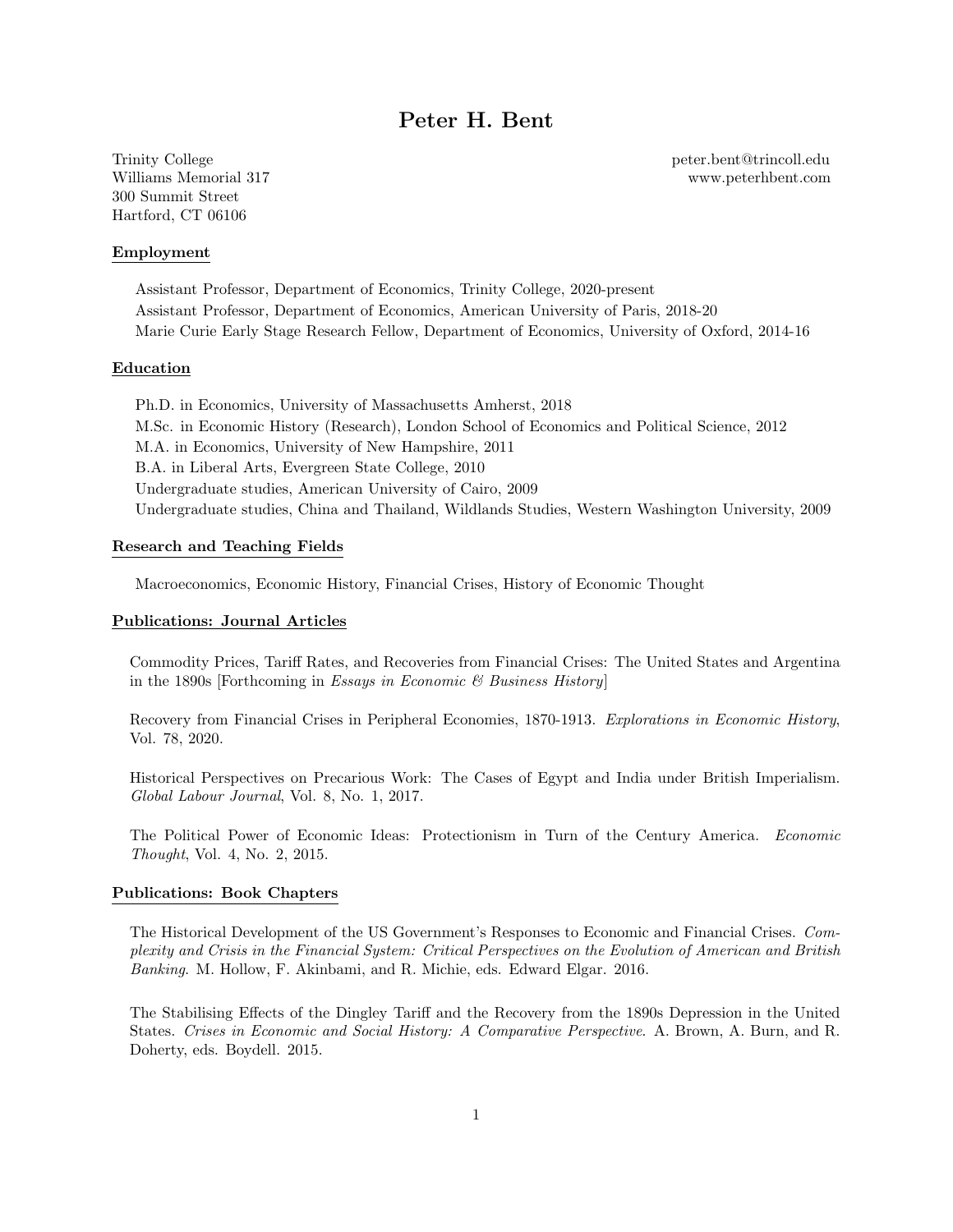#### Publications: Other

Crisis and Opportunity: A Field Report on Teaching Undergraduate Macroeconomics During the Covid-19 Pandemic. Teaching and Learning in Times of Crises: Contributions of Socio-Economic Education and Research to Socio-Ecological Transformations. L. Schröder, H. Hantke, T. Steffestun, and R. Hedtke, eds. Springer. [Forthcoming]

Industrialization and Imperialism. Palgrave Encyclopedia of Imperialism and Anti-Imperialism. I. Ness, Z. Cope, and S. M. Ba, eds. Palgrave Macmillan. 2015.

Unionization [with Gerald Friedman]. *Encyclopedia of Economics and Society*. F. F. Wherry, ed. Sage. 2015.

## Work in Progress

Regional Impacts of U.S. Trade Policy During the Financial Crisis of the 1890s.

Government-supported Industries and Financial Crises, 1880-1913 [with Rui Esteves].

Capital Pull Factors at the Turn of the 20th Century [with Rui Esteves].

# Grants and Fellowships

Community Learning Faculty Fellow, Center for Hartford Engagement and Research, Trinity College, 2021-22 Digital Scholarship Faculty Fellow, Trinity College, 2021 Liberal Arts Action Lab Faculty Fellow, Trinity College, 2021 Mellon Inclusive Teaching and Advising Grant: Diversity, Representation, and Sense of Inclusion in Course Syllabi, Trinity College, 2021 Writing Fellow, Allan K. Smith Center for Writing and Rhetoric, Trinity College, 2020 Political Economy Research Institute (PERI) Dissertation Fellowship, 2017 American Institute for Economic Research Graduate Student Fellowship, 2017 Charles Koch Foundation Dissertation Grant, 2017 Adam Smith Fellowship, Mercatus Center, 2016-18 Conference Travel Grants (Political Economy Research Institute; Institute for New Economic Thinking; Economic History Society; Economic History Association; Swedish Historical Association)

### Presentations

2021: Newcastle University Business School

2019: Allied Social Sciences Association Annual Meeting

2018: World Economic History Congress; Centre for Economic History, Australia National University; Allied Social Sciences Association Annual Meeting

2017 : Middlebury College; History and Development Seminar, University of Massachusetts Amherst; Economic History Association Annual Meeting Poster Session; Adam Smith Fellows Summer Meeting, Mercatus Center; Institute for New Economic Thinking Young Scholars Workshop; Agricliometrics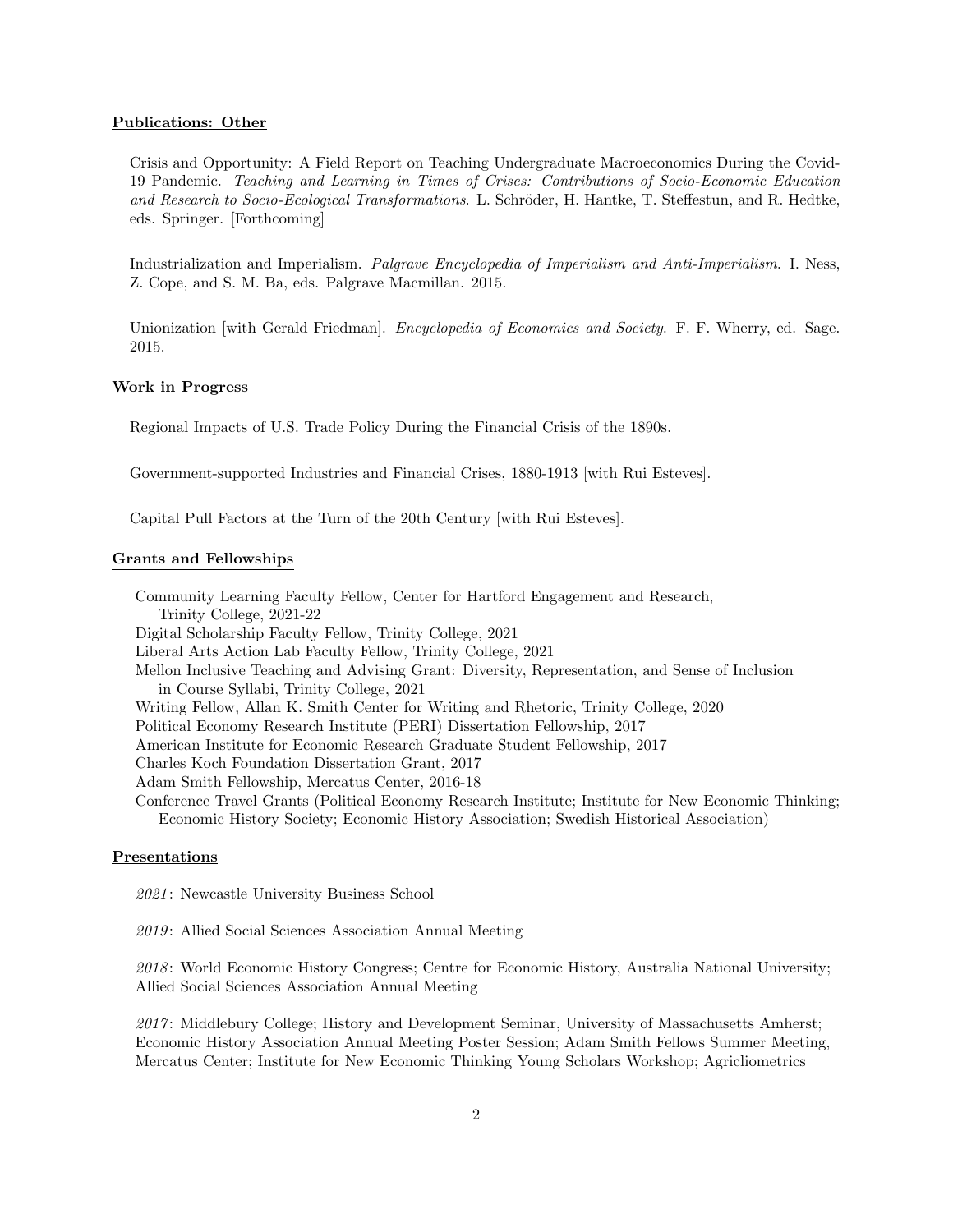Conference, University of Cambridge; Eastern Economic Association Annual Meeting; Critical Agrarian Studies and Political Economy Workshop, University of Massachusetts Amherst

2016: Institute for New Economic Thinking Young Scholars Plenary, Central European University; Congreso Latino-Americano de Historia Económica, University of São Paulo; International Meeting of PhD Students and Researchers in Economic History and Related Social Sciences, Universidad Carlos III de Madrid; DPhil Workshop, University of Oxford

2015: British American 19th Century Historians Annual Conference; Macrohist Meeting, Graduate Institute of International and Development Studies; Land and Water Conference, Brown University; International Congress of Historical Science Poster Session, University of Jinan; European Society for Environmental History, University of Versailles-Saint-Quentin-en-Yvelines; Inequality and North American Identity, University of Nottingham; Business History Network Workshops, University of Oxford; Colloque International Recherche & Régulation, Université Paris-Diderot; Frontier Research in Economic and Social History, University of Glasgow; Americas Research Network, University College London; Global History Conference, Free University Berlin; Social History Society, University of Portsmouth; Eastern Economic Association Annual Meeting; Savannah Symposium: The Architecture of Trade, Savannah College of Art and Design; New Pathways in the History of Political Economy, University of Cambridge

2014: Macrohist Meeting, Graduate Institute of International and Development Studies; New Frontiers in African Economic History, London School of Economics and Political Science; Charles Gide Association for the Study of Economic Thought Annual Meeting; Economic and Business History Society, Manchester; Southern Forum on Agricultural, Rural, and Environmental History, Rollins College; Eastern Economic Association Annual Meeting

2013: Frontier Research in Economic and Social History, European University Institute; New School–UMass Annual Graduate Workshop; Coping with Crisis, Durham University; Centre for Economic and Business History, University of Nottingham

### Teaching Experience

Trinity College

Reading and Writing About Macroeconomics, 2021 Macroeconomics Since the 2007-08 Financial Crisis, 2021 Macroeconomic Theory, 2020-21

American University of Paris

Principles of Macroeconomics, 2018-20 Intermediate Macroeconomics, 2019-20 Introduction to International Economic Relations, 2018-20 Money, Banking, and Financial Markets, 2019-20

University of Massachusetts Amherst Intermediate Macroeconomics, Online, 2018 American Economic History, Online, 2017